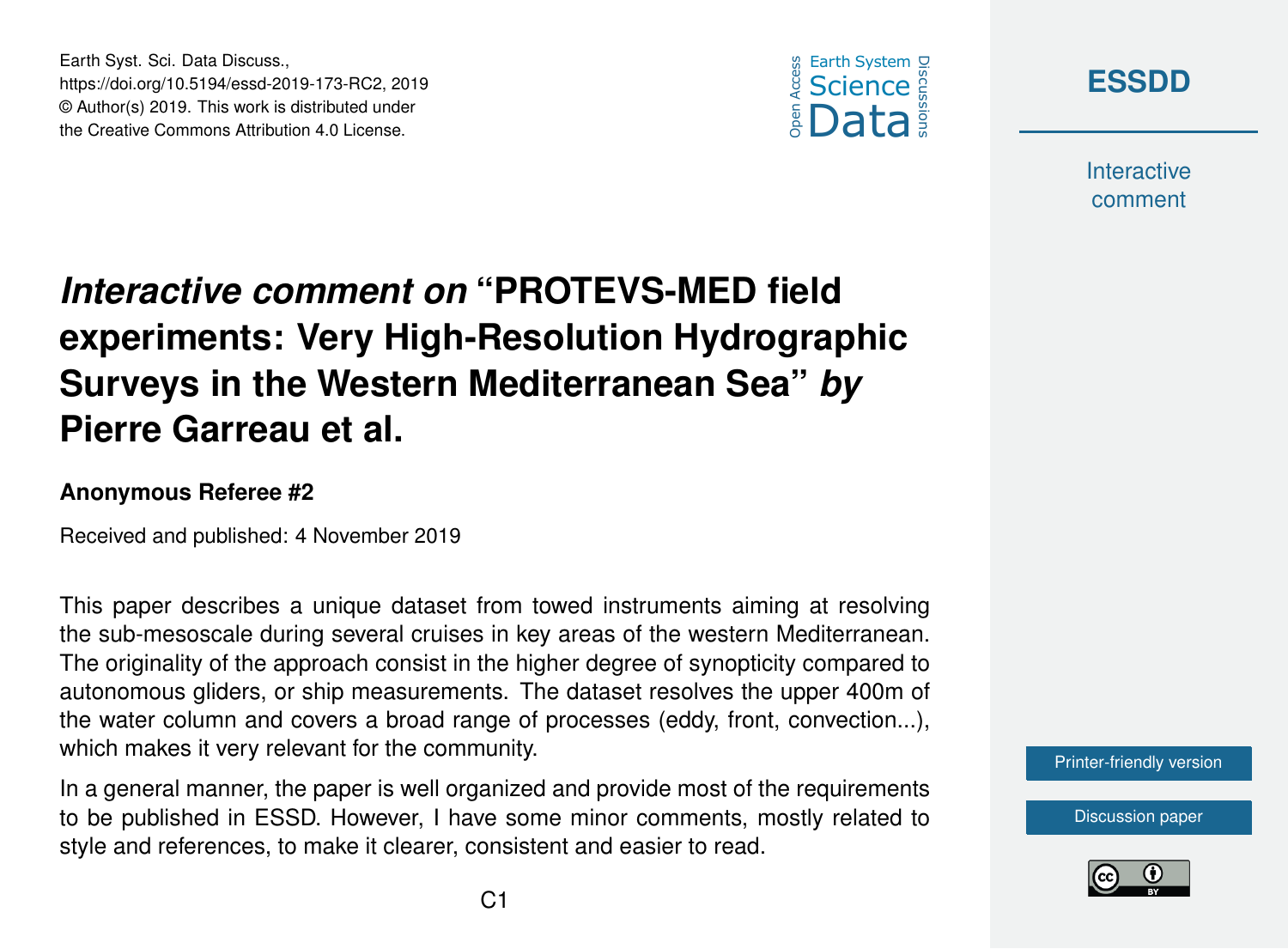L25 missing ,

L29 "peculiar objects" prefer particular processes ; a MVP

L30-32 ... to access even higher resolution the ocean physics (temperature, salinity, currents). Biological sensors were opportunistically used to provide ...

Throughout the paper : opportunely -> opportunistically

L33 the fine-scale processes

L35 properly résolve

L43 connecting ... to ; energy cascades to small scales and reversely

L44 For instance in the northwestern Mediterranean ; chlorrophyll-a

L46 vortices

L50-55 partly fill these gaps between the large and finer scale dynamics. Since many years, remotely ... observe a large ... soon by the future Surface Water and Ocean ... mission (SWOT), expecting to provide ... small-scale processes ...

L59 in a context of ocean physics I would use km instead of nautical miles.

L63 looks at ; are described

L66 Oceanic context of the

L68 is sometimes referred as a "lab-ocean"

L70 "nearby" did you mean close to Land? Accessible?

2.1 General circulation : you aren't describing the thermohaline circulation very much...

L74 sub-basin circulation ; what to you mean about dominated? Please rephrase.

L75 basin or sea, not both ; Light (fresh) Atlantic Water

**[ESSDD](https://www.earth-syst-sci-data-discuss.net/)**

**Interactive** comment

[Printer-friendly version](https://www.earth-syst-sci-data-discuss.net/essd-2019-173/essd-2019-173-RC2-print.pdf)

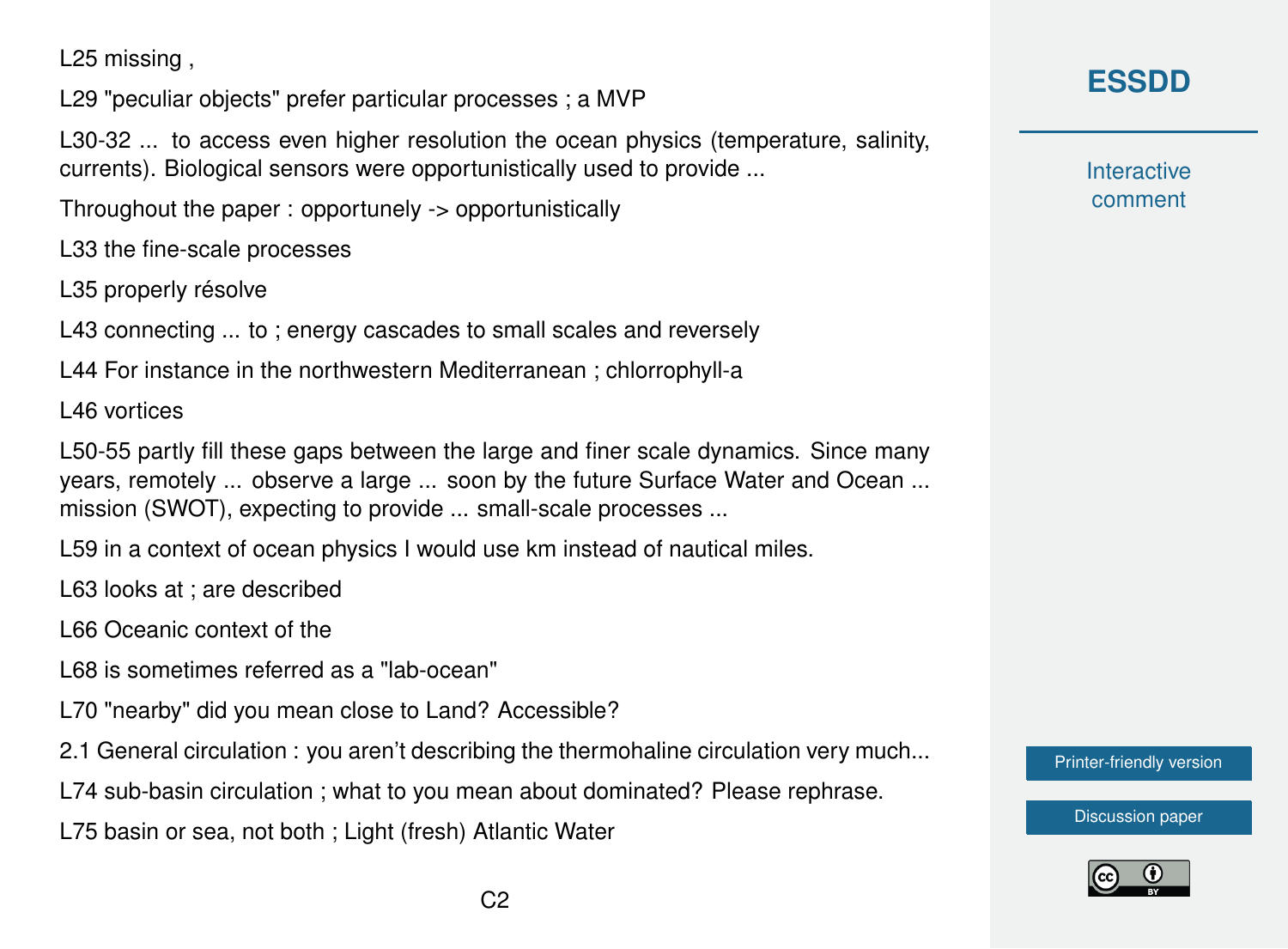L76 generally circulates along the continental slope ... western and eastern basins

L77 The slope ... Algerian coast

L79 and throughout the paper, no caps for western basin etc

L77-79 These lines fit better to 2.2

L79 northern part

L80 Ligurian Sea ; Northern Current is more often found (please modify consistently throughout the paper).

L83 (sounds more logic in this order) The generally accepted concept of the Northern Gyre flowing cyclonically around the doming of isopycnals of the deep convection area of the northwestern Mediterranean (please cite a ref about the general circulation). The existence, position and strenght of the return flow of this gyre ...

L84 (LIW), a mode water ...basin entering the western ... , follows pattern (again please provide ref)

L87 This important water mass is marked by a relative ...

L93 indicator of ; because the scale of surface-intensified eddies in geostrophic balance ranges a few ...

L95-96 topography ; whose size is close to the local ; observed in the Western Mediterranean (also cite Testor and Gascard 2003, 2006; Bosse et al 2015, 2016)

L97 contrasted in terms of what? What's the point of reference? Subtropical regions might not be comparable, while polar regions would tend to exhibit similar characteristics with density compensated contrasts.

L99 Submesoscale (tends to be found in one word in the litterature, please correct throughout the paper)

L101 marked by frequent strong wind évents ... northwestern basin ... with the NC and

**[ESSDD](https://www.earth-syst-sci-data-discuss.net/)**

**Interactive** comment

[Printer-friendly version](https://www.earth-syst-sci-data-discuss.net/essd-2019-173/essd-2019-173-RC2-print.pdf)

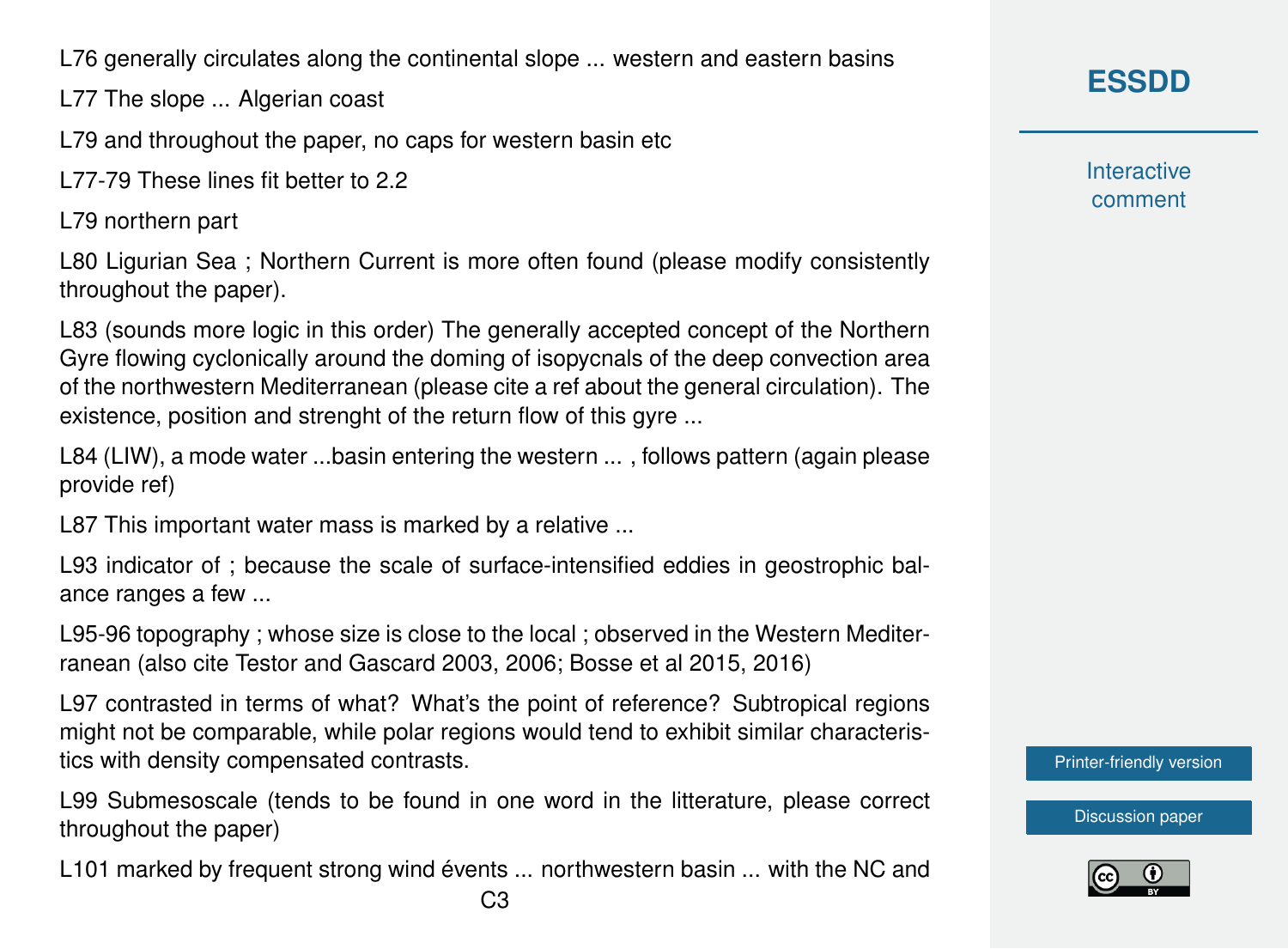mesoscale structures and generate ... (No need for PV acronym if not used afterward) ... please the relevant litterature : Bosse 2015, Estournel et al 2016, Giordani et al 2017, Testor et al 2018

L104 a place ; for a long time (cite for instance MEDOC group et al 1979, Schott et al 1996, Houpert et al 2016, Testor 2018)

L106 both models ... and observations ... show

L108 due to the deepening of the mixed layer

L111-115 ... are only partially resolved by usual ...; repeated glider lines (instead of glider fleet) ... in the Western Mediterranean, in particular as part of the multi-platform ... MOOSE (rather cite Coppola et al 2019). Intensive targeted ... the dynamics of the deep convection area in the northwestern Mediterranean Sea (Estournel et al 2016).

L116 glider lines

- L117 opportunely
- L121-122 please sort references in chronological order
- L126 prefer 15-30 km/day than nautical miles

L130 sampling of

Proposition of section/subsection titles: 3 The PROTEVS-MED field experiments 3.1 Objectives 3.2 Cruises

L146 key regions of the basin ; North Balearic Front

L147 "assessments of numerical simulation" is not very clear... What kind of simulation? How?

L148 please avoid modal weddies which is not defined earlier ; surface and subsurface mode water eddies (including SCV)

## **[ESSDD](https://www.earth-syst-sci-data-discuss.net/)**

**Interactive** comment

[Printer-friendly version](https://www.earth-syst-sci-data-discuss.net/essd-2019-173/essd-2019-173-RC2-print.pdf)

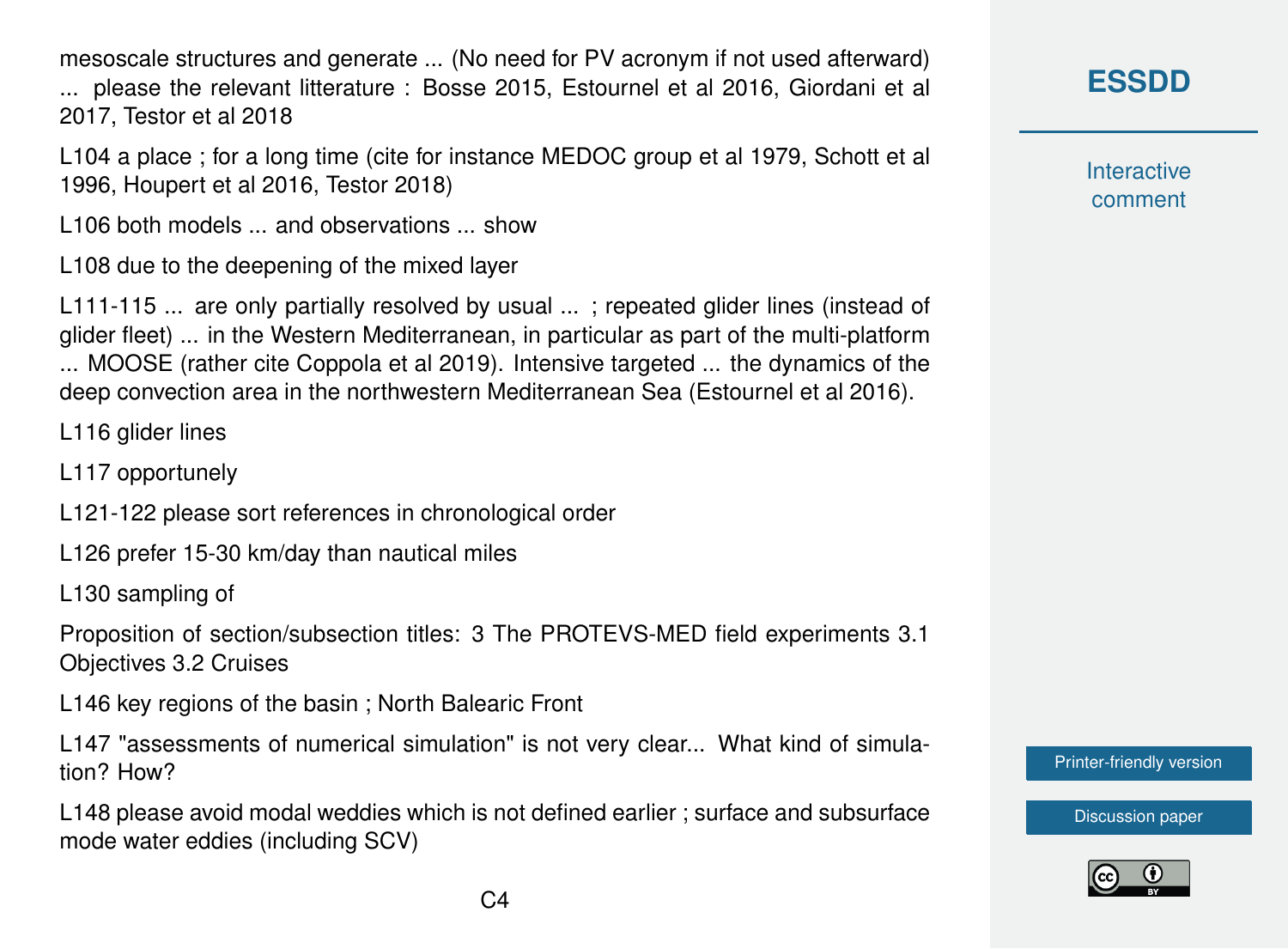L149 meanders and filaments

- L151 observe and characterize
- L155 prefer platform to vectors... Also in other occurrences in the paper

L158 across strong thermocline ; shipborne CTD casts.

L161 SHOM?

L164 ship CTD

L166 ))

L168 dataset of all

L171 to detect and track mesoscale structures during the cruises.

L178 paid to cross-slope transects

L180 please refer to table 2. Apparently surface drifters were deployed during every cruise. Since it is not only the case for the first one, it feels odd to mention it here and not for the others.

L183 Balearic Sea (please check capital letters for the rest for the rest of the paper).

L185 therefore led ; mostly carry out ship CTD casts

L188 with caution, as they caused an excessive ...

L193 origin of the NC where the flow through the Corsica Channel and the WCC join.

L194-195 This latter ... current. I am not sure about what the authors are trying to say here.

L195 in early spring

L196 to capture an Algerian Eddy

**[ESSDD](https://www.earth-syst-sci-data-discuss.net/)**

**Interactive** comment

[Printer-friendly version](https://www.earth-syst-sci-data-discuss.net/essd-2019-173/essd-2019-173-RC2-print.pdf)

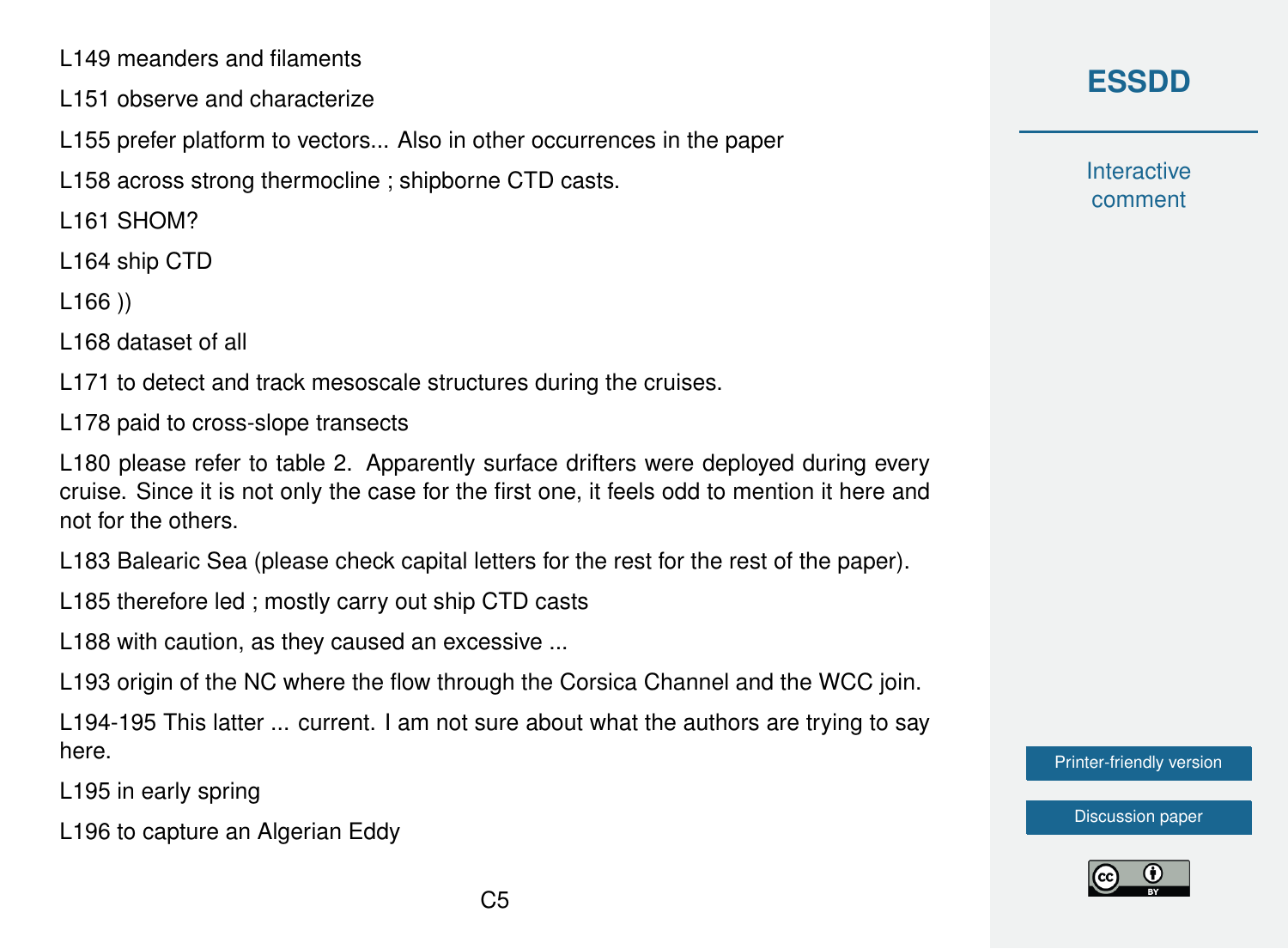L198 also provides insights about ; Northern Current

L203 eddy tracking tool

L204 consecutive to a strong Mistral gust, ...

L206 (WIW) formation were ... ; A SCV was

L212 release

L213 what is the acronym of SPASSO?

L215 mushrooms-like structures -> do you mean dipolar structures ? ; fronts ; focus was given to the area south of Mallorca where

L216 a front was detected ; Lagrangian diagnosis

L218 "A Lagrangian round-trip strategy" I dont know what this is...

L230 a RDI 150khz ... Was the LADCP profiles acquired by a pair of those instruments?

L232 LADCP data were processes following thé inversion mehod of Visbeck (2002).

L236 The main instrument used was a SeaSoar ...

L238 a WET Labs WetStar chlorophyll-a fluorometer

L239 attached to ; profiled cable ?

L240 give scale in km

L242 range of sampling ; real-time

L244 please provide km too ; crossing numerous and various structures ... (see section 5), ... fine-scale patterns

L248 Avoid the use of underscore while refering to cruise name in the text and be consistent throughout the paper ; During the PROTEVS-MED 2017 cruise, a ...

# **[ESSDD](https://www.earth-syst-sci-data-discuss.net/)**

**Interactive** comment

[Printer-friendly version](https://www.earth-syst-sci-data-discuss.net/essd-2019-173/essd-2019-173-RC2-print.pdf)

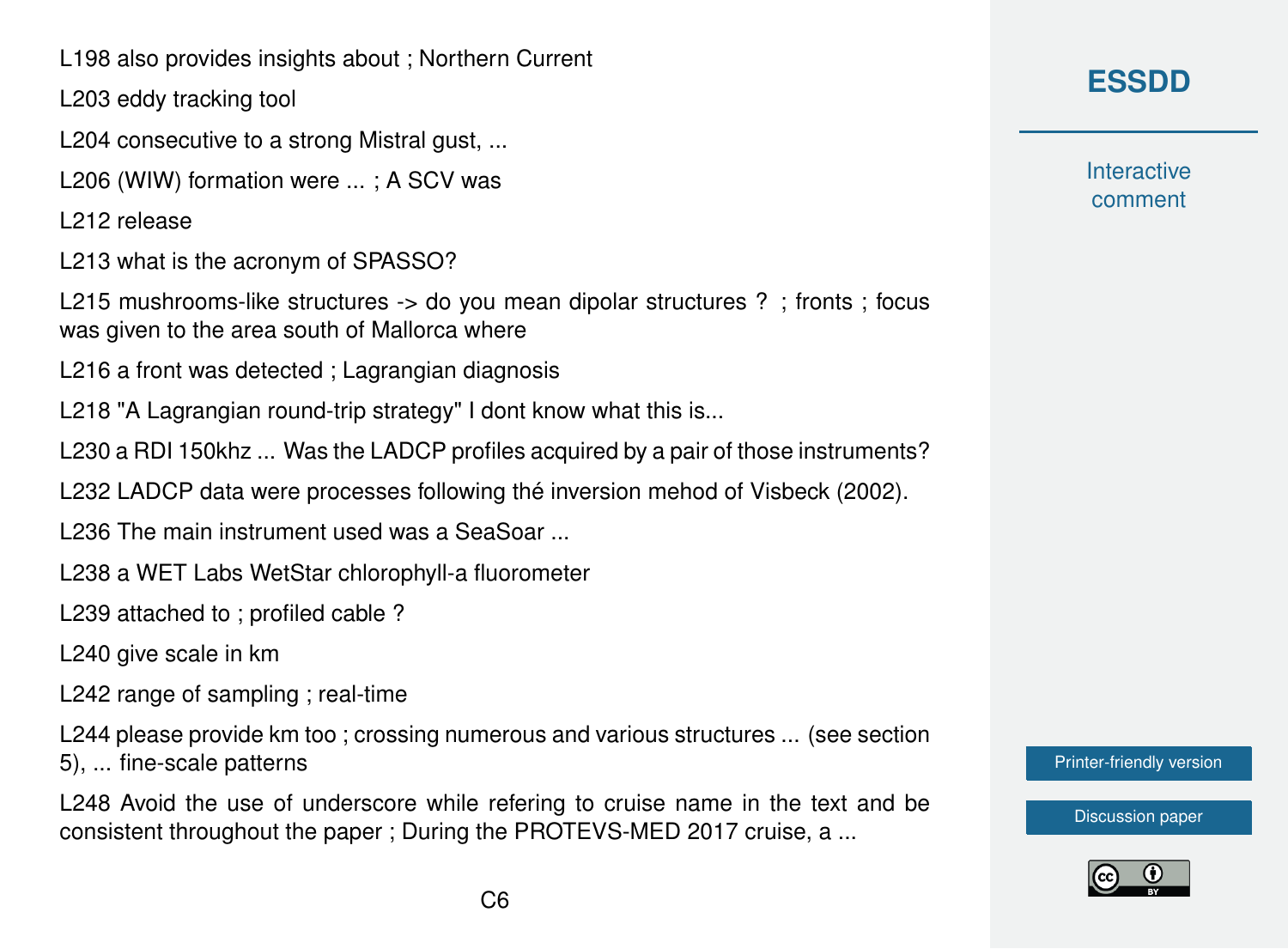L250 half a

L251 when the instrument is surfacing

L253 what is the conclusion of the comparison?

L258 allowed for real-time

L259 what is the horizontal resolution in km?

L263 what do you mean by "induct"? ; contributed

L271 on R/Vs Pourquoi pas ?, Atalante, Beautemps Beaupré ; are 150kHz and 38kHz Ocean Surveyor by RDI Teledyne

L291-292 ship CTD and SeaSoar ; SHOM? (please be consistent with capital letters) ; bath, whose temperature can ...

L298 with SBE 35's : do you mean by several SBE 35? In that case how many?

L304 tested against Autosal and Portasal salinometers.

L310 the provider ? You mean collaborators who provided the instruments ? An easy process would be to compare in the TS space the data from MVP and RapidScan with calibrated ship CTD casts...

L320 Level 0 (L0) consisting in ... Level 1 (L1) displaying ... standards units and corrected from eventual drift of sensors ... Level 2 (L2) proposed as ...

L334 and the corresponding author? Or provide an adresse/url to get the data. It would be nice to have a contact point without having to look for it.

L338 also 100m

L339 Lagrangian

L340 deployed with dedicated sampling rate. Please specify the range of temporal sampling, of the parking depth, and for how long.

# **[ESSDD](https://www.earth-syst-sci-data-discuss.net/)**

**Interactive** comment

[Printer-friendly version](https://www.earth-syst-sci-data-discuss.net/essd-2019-173/essd-2019-173-RC2-print.pdf)

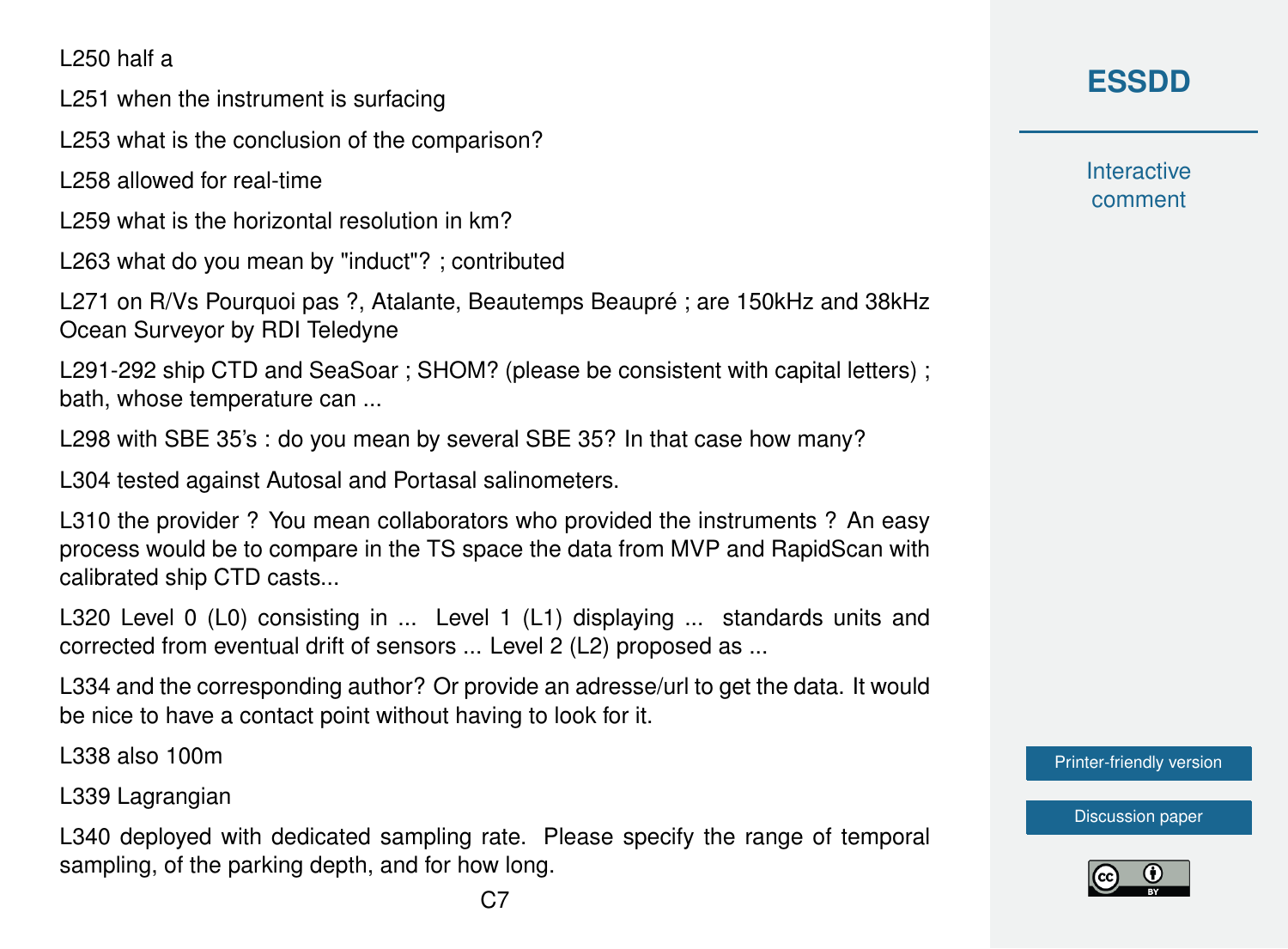L344 (see table 2)

L356 provided ... It was also possible to simultaneously observe.

L357 "showing the predominance ... (few kilomètres)." Without further demonstration, I would remove that strong and general assessment. (In general, please use past tense for data description and present for interpretation.)

L358 were patchier

L360 appeared ... described and are actually made of

L362 dual-core anticyclonic eddy was observed

L363 three-core eddy was also

L364 remains to be investigated

L365 pre-existing eddies

L366 reveal filaments and layered structures due to submesoscale (ageostrophic) dynamics

L367 symmetric instabilties  $\rightarrow$  what about stirring by the mesoscale eddy field, frontogenesis ...? There is no evidence here of one prevalent process... Please draw instead a list of relevant potential mechanisms.

L369 Northern ; a SCV of LIW was observed south of Toulon. Do you have evidence of swirling currents by VMADCP?

L371 was paid to the NC

L372 SCVs generated in the deep convection area.

L375 of the deep convection area

L376 showed small-scale structures likely formed by convection ; the north to the south

# **[ESSDD](https://www.earth-syst-sci-data-discuss.net/)**

**Interactive** comment

[Printer-friendly version](https://www.earth-syst-sci-data-discuss.net/essd-2019-173/essd-2019-173-RC2-print.pdf)

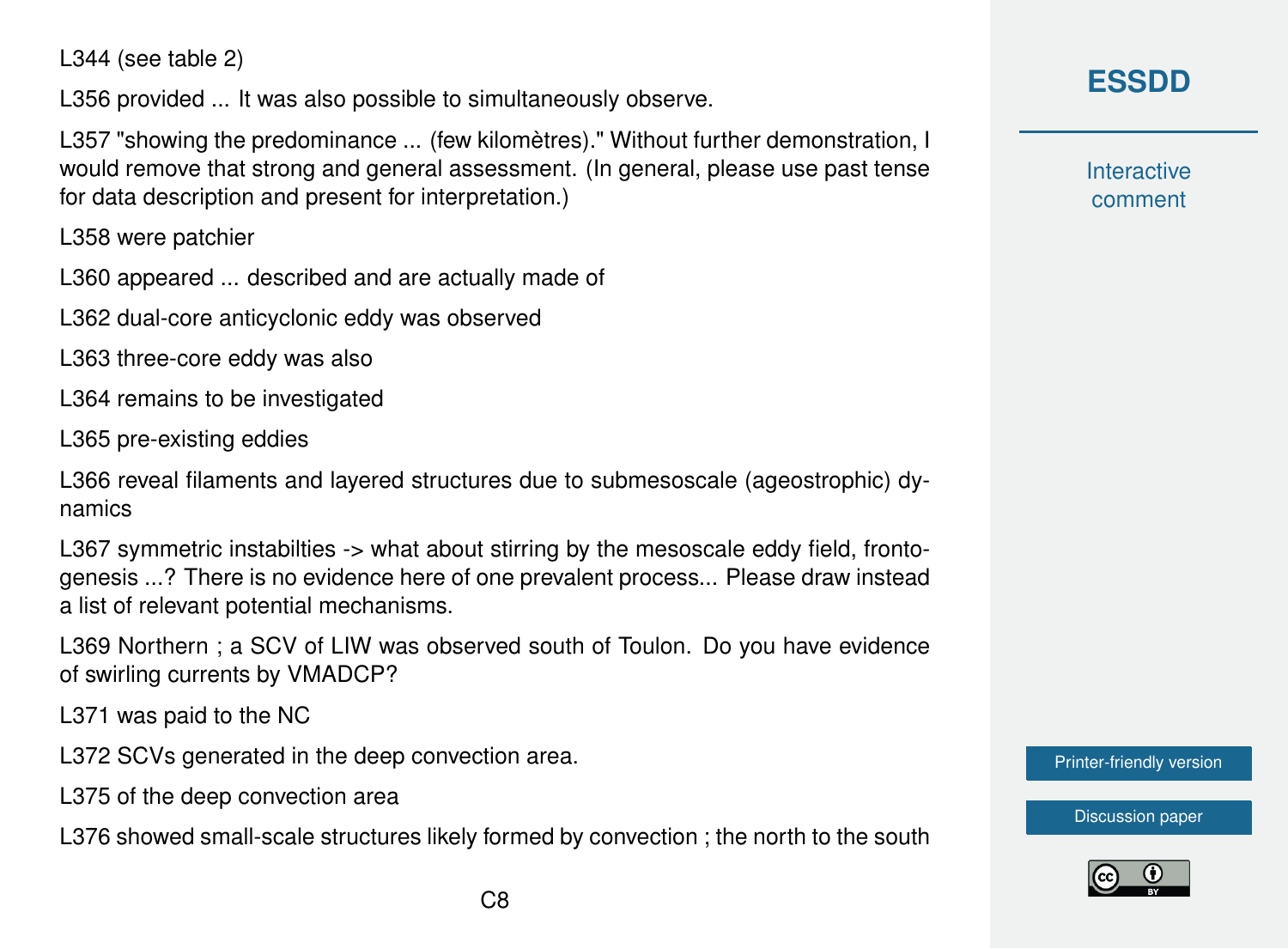L378 convection chimney

L380 double-diffusive processes ; please cite existing references related to doublediffusion in the Western Mediterranean.

L382 Cap Creus

L384 cold water originating from the Gulf of Lion's shelf (please correct Gulf of Lion in future 1 too) ; The WIW was progressively entrained and mixed with the AW and LIW while flowing south ; Please add a word and a reference to dense shelf water cascading (e.g. Durrieu de Madron et al, 2013).

L397 the fine-scale dynamics

L401 It also complements the repeated glider lines maintained in the framework of the MOOSE observatory (Coppola et al, 2019) and is usefull to design future combined multi-plarform experiments.

L403 different instruments to obtain high-resolution

L404 transects have been

L405 has only been tested and used as ...

L409 perfect tool to identify mesoscale structures ...

L410 down to

L411 describe important surface and subsurface dynamical features.

L413 free-fall instrument, its setting is lighter

L415 equation and hydrography.

L417 of the sensors ..., this experiment of fast and ... revealed ... (Garreau et al, 2018)

L429-430 and the back and forth ... fruitfull. Not clear, please rephrase.

## **[ESSDD](https://www.earth-syst-sci-data-discuss.net/)**

**Interactive** comment

[Printer-friendly version](https://www.earth-syst-sci-data-discuss.net/essd-2019-173/essd-2019-173-RC2-print.pdf)

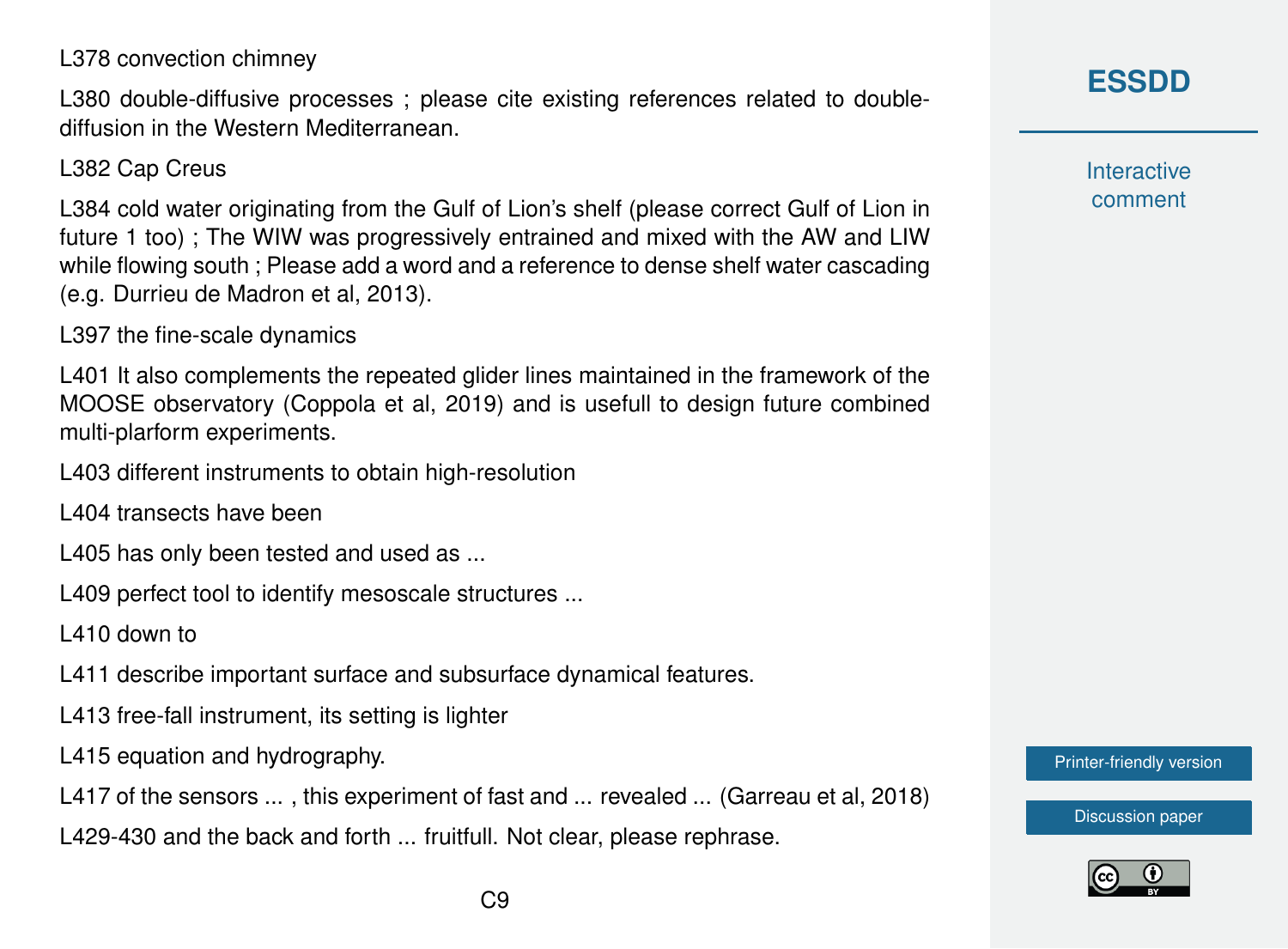L421 knowledge of the mesoscale and smaller, filling some ...

L422 gains ; meters), sub-mesoscale ... starts to be resolved ... This dataset of observations at similar resolution ... simulated secondary circulations.

Figure 1 : you could consider putting names of main currents on the map for the reader who won't necessarily be familiar with the region.

Figure 2 : are there all the sensors used during the campaigns?

Table 2 : Argo floats ... deployed

Figure 3 : Dual-core observe in the NBF during XXX (name of cruise and year) ... Three-layer Eddy ... (Name of cruise instead of year) ... Front of XX -> observed off XX ... NC position and intensity (from which instruments and depth?) cross-front transect of the NBF ... double-diffusive staircases ... patch of cold ... Catalan Shelf ... in the data repository. Please also consider redrawing the figure, axis labels are lying ontop of each others.

Reference :

P Testor, JC Gascard : Large-scale spreading of deep waters in the Western Mediterranean Sea by submesoscale coherent eddies, Journal of physical oceanography 33 (1), 75-87, 2003

P Testor, JC Gascard, Post-convection spreading phase in the Northwestern Mediterranean Sea, Deep Sea Research Part I: Oceanographic Research Papers 53 (5), 869- 893, 2006

Bosse, Circulation générale et couplage physique-biogéochimie à (sous-) mésoéchelle en Méditerranée Nord-Occidentale á partir de données in situ, PhD thesis, Sorbonne-Université, 2015

Giordani et al, A PV-approach for dense water formation along fronts: Application to the Northwestern Mediterranean, JGR, 2017

**[ESSDD](https://www.earth-syst-sci-data-discuss.net/)**

**Interactive** comment

[Printer-friendly version](https://www.earth-syst-sci-data-discuss.net/essd-2019-173/essd-2019-173-RC2-print.pdf)